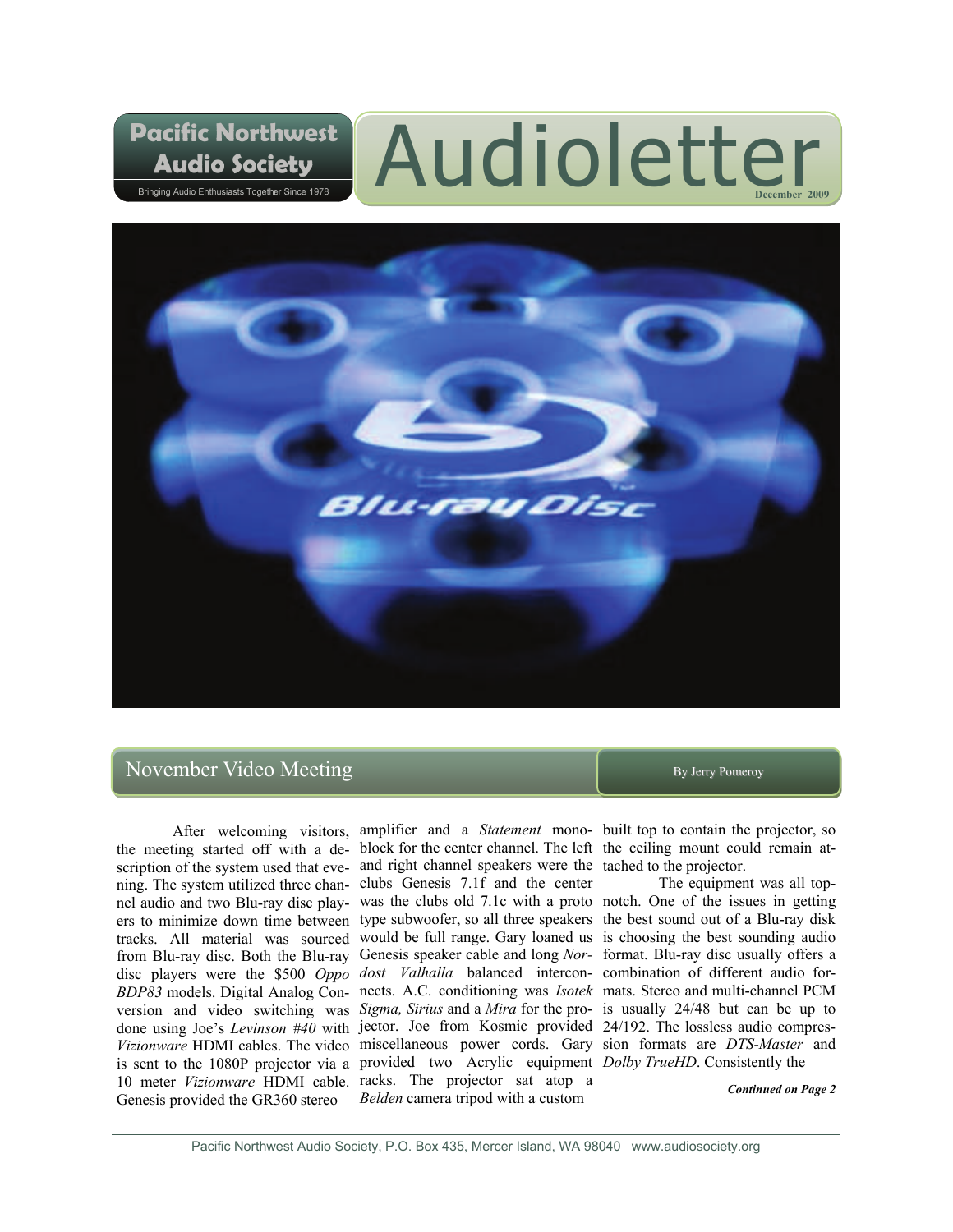worst audio is the old compression **Music Blu-ray Disc Play List:**  formats *Dolby Digital* and *DTS*.

*ter* but bad PCM audio, while an-Congress other disc will be the opposite. The only way to know is by trying each Elmo (Sesame Street) on the audio system you are using. Since we didn't have the system run-Stevie Wonder & Dixie Humming ning much prior to 7:15 we didn't Birds get a chance to choose the best sounding software. We made a few Wonder adjustments during the meeting because we just didn't have time to set David Foster, The Hit Man up and check the system properly. We had everything up and running, Brocelli & Kathrine McPhea so the show must go on.

 The clip getting the most Dave Mathews & Tim Reynolds, laughs was Grover and Elmo from Live at radio City Music Hall Sesame Street doing *The 59th St. Bridge Song* off the Paul Simon disc. One of the best sounding BDs in my opinion is the *Dave Mathews/Tim*  Chris Botti in Boston: *Reynolds Live at Radio City Music Hall. W*e played the 24/96 two channel audio track.

 We officially closed the Diana Krall, Live in Rio meeting about 10 minutes late. There was enough interest that the DJ played the opening track from Sheryl Crow Live *Shakira, Oral Fixation Tour*. All had a good time. This statement validated by toe tapping and head bop-Michael Buble, Caught in the Act ping during the meeting.

A few odds and ends to wrap this article up:

The small goose neck LED book Blue Man Group, How to be a lamp used by the computer was pur-Megastar chased at *Boarders Books* about 1 year ago. You can get a dual LED in TVs) version from *Musicians Friend* on line. The discs played are readily available on Blu-ray, though they Stanley Jordan, Paris Concert may not be available on DVD. I did my best to put everything on the playlist in the order it was presented. Shakira, Oral Fixation I made a few changes on the fly and may have some out of order, but these were the songs played and equipment used.

One disc may have a good *DTS Mas-*Paul Simon & Friends, Library of  $59<sup>th</sup>$  st song Grover & Loves Me Like a Rock: PS,

The Prayer Andrea

 Gravedigger The Maker

> Indian Summer Got You Under my Skin

Frim Fram Sauce

If it makes you Happy

 Fever Save the Last Dance

Moe Makes a Plea(comedy

Baba O'Riley (Who song)

Return Expedition-

Estoy Aqui

#### **Equipment-list used at for the meeting:**

 Me & Julio PS, Stevie Viewsonic Precision Projector Oppo BDP83- Jerry Oppo BDP83- Joe Levinson #40- Joe Genesis GR360 amp (L&R)- Gary Genesis Statement amp (Center) Gary Pro8100- Jerry Visionware HDMI cables 3.4Ghz, 2M, 5M & 10M- Jerry Nordost Valhalla Balanced interconnect cables - Gary Isotek AC line conditioning: Mira-Jerry, Sigmas & Sirius- Club's Power cords - Joe Tripod stand & Platform for projector- Jerry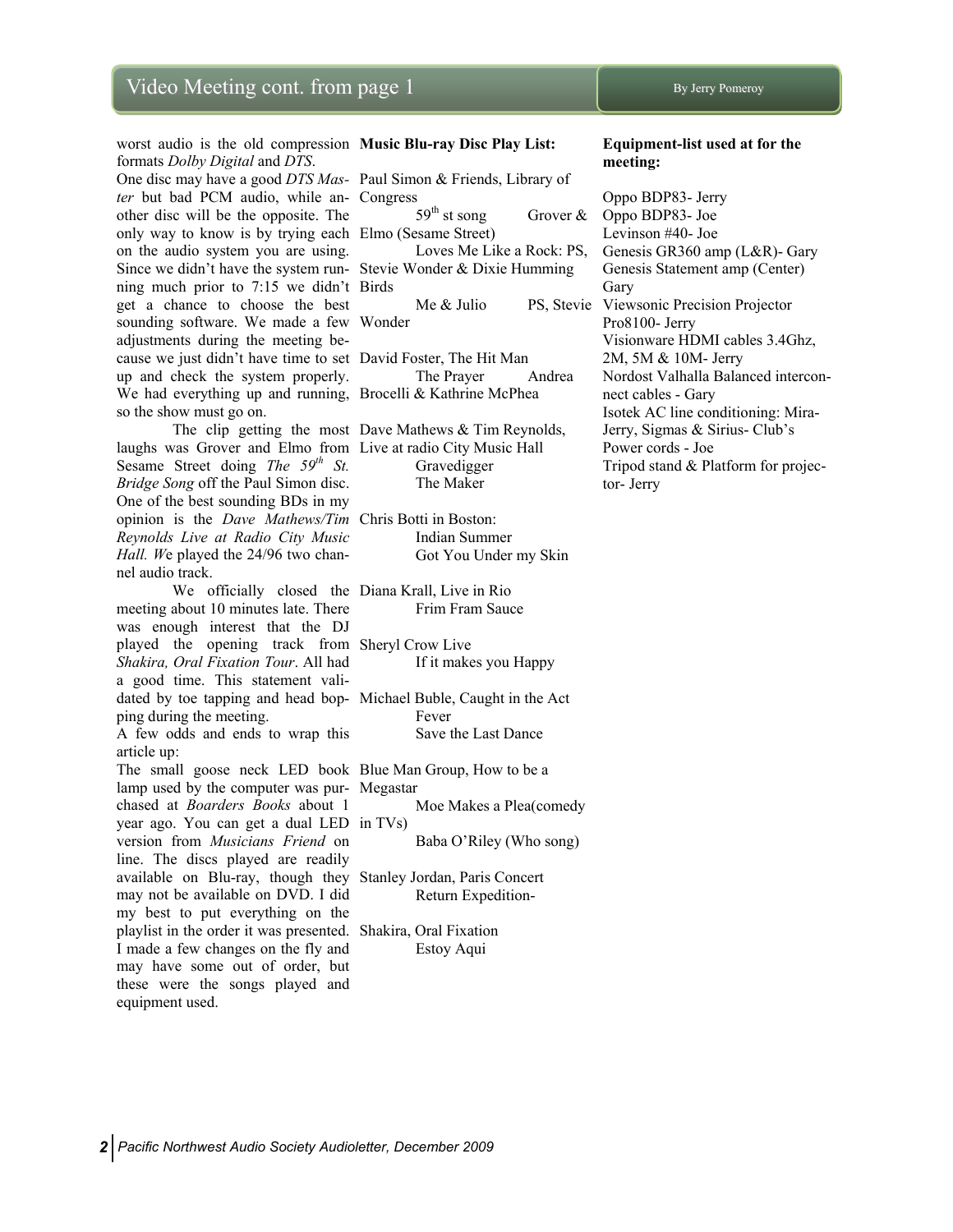# October Meeting Recap By Jerry Pomeroy

such as *McCormack Audio* and *SMC Audio*. His most recent project has been designing the active *Genesis* Pre-amp that debuted at the Rocky Mountain Audio Fest on October 2nd. Steve brought his *SMC VRE-1* Pre-amp by the club for a listen and pretty much blew everyone away.

 Like many audiophiles, Steve desired to be a recording engineer, but wound up selling audio equipment in a Connecticut audio store. He then moved to California and sold high-end gear for Jonas Miller Sound. Through contacts at JMS he wound up working with Ken Kreisel of *M&K Real Time Records.* His dream came true and as assistant recording engineer he was able to work on some of the most sought after Direct Disc

*Flamenco Fever, Yeti Chaser* and Pre and *Phono Drive* moved the em-sound from a passive. Until this *For Duke.*

 One of the things denoting the great Direct Disc cut by *Sheffield* or *Real Time* is the quality of the audio actually making it to the cutting head. Steve shared with us, some of the things that were done to improve the sonic performance of the equipment, including removing the limiter circuits from the *Neumann* cutting lathe. From Sunny California, he moved north into Canada to

back to California to start *Mod*  design /manufacturing. *Squad* in 1982. The next year he invented *Tiptoes*. The audio commu-*McCormack Audio* designed amplifi-*Genesis I-60.* aluminum cones under equipment. company was sold to Conrad Johnproducts of this nature made from all continues under his new company,

recent ventures of his namesake, grades of products such as *Linn* tone-*-1.*



LPs ever made. These LPs include arm wires. The *Line Drive* Passive you just can't get a natural dynamic



nity has since embraced the use of ers, pre-amps and CD players. The There are many companies selling son in 1997. Steve's love for Audio

Steve McCormack came as a special sorts of material. The company was SMC audio. He offers what has been guest speaker for the October 8<sup>th</sup> founded on the concept of improving reviewed as one of the best sounding meeting. He is most noted from his what was available by offering up-active pre-amps made, the SMC *VRE*

> Since the club's I-60 integrated amplifier doesn't have a amplifier input to bypass the preamp, *Genesis* provided a *GR-360* amplifier and a set of balanced interconnects. We used the club's *SCD-777ES* as the source and it never sounded better. Seems like everyone was taken aback by the detail and musicality of the system. This is the best I had ever heard the *Genesis 7.1f* speakers sound at the club or anywhere else that I recall.

> I have been a proponent of passive pre-amplifiers for several years and I still believe that with the current crop of transistor based amplifiers, a passive pre can still be functional. It can send alot of the sound through quite well for a relatively low cost. I remember Winston Ma once told me that

meeting, I remained skeptical. I have heard people say that amplifiers will sound best in conjunction with the pre-amp they were designed for. The Genesis GR amplifiers were designed using the *VRE-1* pre. The system was nothing short of magic. It is hard to believe that CDs could sound this good, especially on the club's stock 777.

 There was a stir that evening about the club purchasing one of these. Unfortunately the treasury just isn't deep

work for *Oracle* Turntable, then phasis away from modifying and into enough to allow such a purchase. We will continue to improve the system based around the clubs re-tubed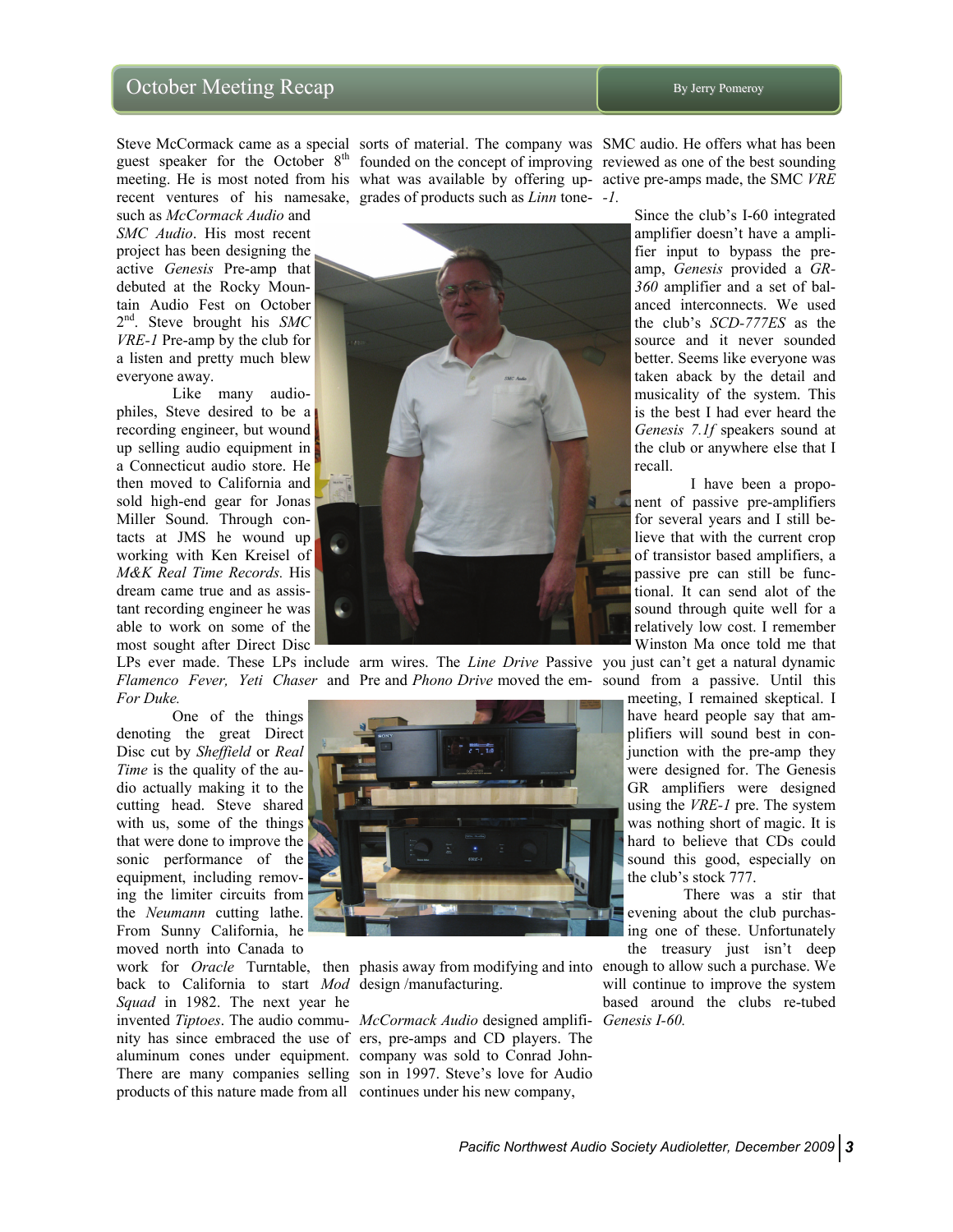It is hard to believe it is December the beginning of meetings and have already and I just started playing my several visitors each month. Con-Christmas music collection. I love tinue to invite people you meet to Christmas music. All the different join the club, Members are the best renditions of classics like *Silent*  PR tool we have and there's lots of *Night* and *We Three Kings* done by room to grow. different artist from Manheim Steamroller, Dean Martin, Billie year. Now is a good time to grab Holiday, Stan Boreson and the Jingle your checkbook, an envelope and Cats. At the December  $10<sup>th</sup>$  meeting send a \$60 check to our PO Box for you will have a chance to show off annual dues. Our PO Box address is some of your Seasonal favorites in listed in the back of the newsletter. our annual Christmas music contest. You can also pay at the meeting. The There are two categories, best sound-only way the club gets money to pay ing/audiophile track and funniest rent, sponsor things like the speaker track. About the only limitations on contest and upgrade equipment is the track selections are: 1) they are through dues, the raffle and donaseasonal, 2) they are family friendly. tions. That eliminates Snoop Dog's Christmas CD and 3) the selections will be meeting I wish you all a merry limited to 5 minutes each. We will Christmas and a Happy New Year. play it on the club's *Rega P5* TT (it's had a few mods since the last meeting) or the *SCD777ES* SACD/CD player. We can't play DVD based audio.

 The annual raffle will take place in the second half. The raffle is simple, you buy a ticket for \$3 each or trade your CDs, LPs or whatever prized audio possession you have for tickets. Please don't wrap them. There are usually some cables, "T" shirts, speakers, accessories and a few mysterious boxes. There are certain to be some really good things and a few items returning for the second or third year. This event is great fun. You can trade some of those CDs that just weren't to your liking and try someone else's. If the draw comes out and you don't want to get your own stuff back, you can pass and several have traded after the raffle

 I will bring refreshments for the meeting. I hope to have some treats for all to try. If you have something you would like to share with us, please bring it. This is always a fun meeting and lots of music gets played. This is a good time to bring a friend and introduce them to the club. It has been great to look out at

This is the last month of the

If I don't see you at the

P

N

W

A

S